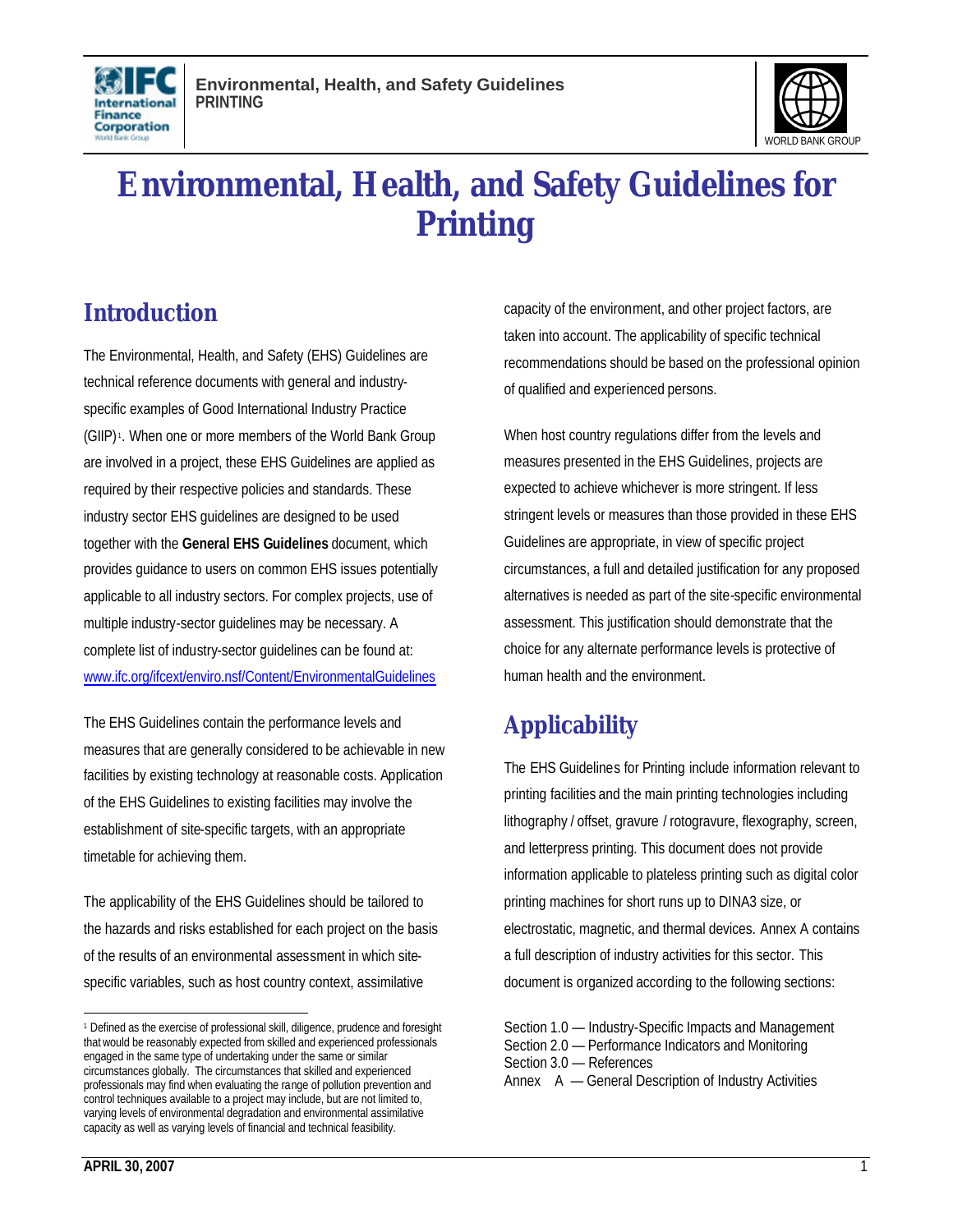



## **1.0 Industry-Specific Impacts and Management**

The following section provides a summary of EHS issues associated with printing, which occur during the operational phase, along with recommendations for their management. Recommendations for the management of EHS issues common to most large industrial facilities during the construction and decommissioning phases are provided in the **General EHS Guidelines**.

### **1.1 Environment**

Environmental issues in printing facilities primarily include the following:

- Emissions to air
- **Wastewater**
- Hazardous materials management
- **Waste**

#### **Emissions**

#### *Volatile Organic Compounds (VOC)*

VOC emissions to air constitute approximately 98 to 99 percent of all toxic releases in the printing industry. The most significant sources of VOCs emissions in printing activities result from evaporation of the fountain (e.g. isopropyl alcohol and ethanol) and cleaning (e.g. organic solvents) solutions that are used in pressrooms.<sup>2</sup> Significant VOC emissions may be generated from lacquering with solvent-based lacquers and from laminating with solvent-based adhesives. Other sources of VOCs include binding, laminating, coating, and drying operations, as well as cleaning, ink storage and mixing, and press proofing. VOCs (alcohols) may be emitted during

platemaking in offset and letterpress processes, from the use of perchloroethylene to wash photopolymer plates in flexography, from the screen-cleaning operation in screen printing, and from the developing and drying operation during cylinder-etching in gravure.

Although no significant VOC emissions are generated from the prepress / imaging process, developers and fixers may generate emissions of sulfur compounds, acetic acid, and ammonia from blueprint, as well as odors, particularly in older processes. Annex B presents a list of potential toxic substances, including VOCs, that are relevant to the printing industry.

Recommended strategies for prevention and control of VOC emissions include the following:

- Selection of materials or processes with no or low demand for VOC-containing products, for example:
	- o Use of water-based degreasing solvents instead of chlorinated solvents for silkscreen stencil
	- o Reduction in the use of solvents containing benzene, toluene, and other aromatic hydrocarbons, as well as acetic acid
	- o Use of water-based inks and vegetable oil–based inks (e.g. soy, linseed, canola) and ultraviolet (UV)-curable inks
	- o Use of fountain solutions / cleaning solutions with lowvolatility components (e.g. with benzene content less than 0.1 percent, toluene and xylene less than 1 percent) or vegetable oil based cleaning agents as substitutes for organic solvents, reducing or replacing isopropyl alcohol
	- o Use of cleaning agents based on soap or detergent solutions and vegetable oils esterified with alcohol for solvent-free cleaning operations, wherever possible. These cleaning agents have a minimum flash point of 100°C for fire safety

 $\overline{a}$ 

<sup>2</sup> Toluene, methyl ethyl ketone (MEK), xylenes, and 1,1,1-trichloroethane typically represent the most common high-volatility toxic chemicals employed in this sector. Large rotogravure printing facilities may consume more than 200 tons of solvent per year.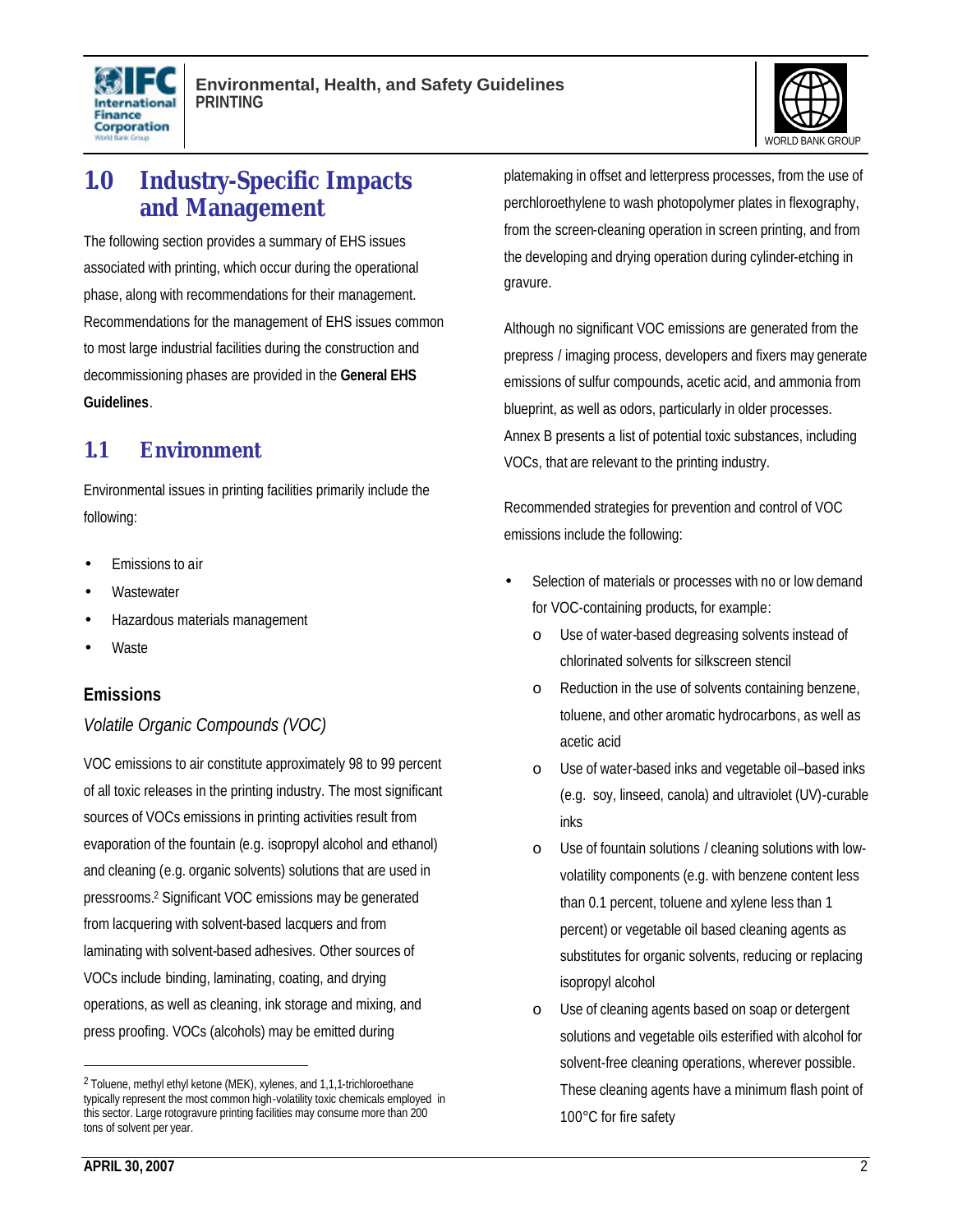



- o Use of press-cleaning solvents with minimum flash points of 55°C (e.g. low volatility hydrocarbon mixtures, non-VOC citrus, vegetable oils and their esters)
- o Use of computer-to-plate (CTP) technology in imaging / platemaking steps
- o Replacement of dichloromethane (methylene chloride) for the removal of dried ink
- o Use of water-based and UV-curing lacquers
- o Substitution of solvent-based adhesives with adhesives with a lower solvent content, UV-drying systems, or water-based adhesives or thermofoiling;
- o Implementation of waterless offset printing
- o Reduction of the etching depth of the plate in rotogravure (e.g. thermal laser direct imaging, instead of diamond stylus or chemically etching with ferric chloride), when items can be printed with soy / vegetable based ink. Thermal gravure system coupled with electrolytic copper removal technology that automatically controls the cell-depth allows the use of water-based ink
- o Use of dry ice blasting processes for cleaning
- Avoiding or minimizing VOC losses through process modifications and solvent vapor recovery, including:
	- o Adoption of automatic wash-up systems and automatic blanket wash systems
	- o Use of pumped transfer systems to refill ink ducts on large flexographic presses
	- o Use of refrigerated circulators to control isopropyl alcohol emissions from the fountain solution in lithography
	- o Use of enclosed doctor blade systems or VOC recovery by activated carbons in flexography
	- o Implementation of solvent recovery and recycling systems, including in-line filters for fountain solutions and distillation units for solvents
- o Use of enclosed storage for all solvent and cleaning fluids, as well as for the disposal of contaminated rags and cloths
- o Quality control of storage containers and drums containing volatile materials (e.g. inks, paints and solvent-laden cleaning rags), ensuring that they are kept closed and segregated in a ventilated room or area
- Implementing secondary controls, as necessary, to address residual emissions, including:
	- o Activated carbon adsorbers (not suitable for ketonebased inks in rotogravure or for rotogravure / flexography facilities using a variety of inks with different solvent mixtures)
	- o Use of heatset afterburners / recuperative / regenerative thermal oxidizers (compatible with most inks for rotogravure and flexography, but energy intensive)
	- o Use of catalytic / regenerative catalytic oxidizers (suitable for facilities dedicated to long-term production for specific items, but not suitable for certain inks with chlorinated solvent additives)
	- o Incineration of exhaust gases if using solvent-based lacquers
- Developing and implementing a solvent management plan that includes procedures for reduction in the use of solvents through:
	- o Verification of compliance with emission limits, providing a quantification of the solvent emissions from all sources (including solid wastes, wastewater, air emissions)
	- o Identification of future reduction options, including implementation schedule
	- o Record keeping on annual solvent consumption and solvent emissions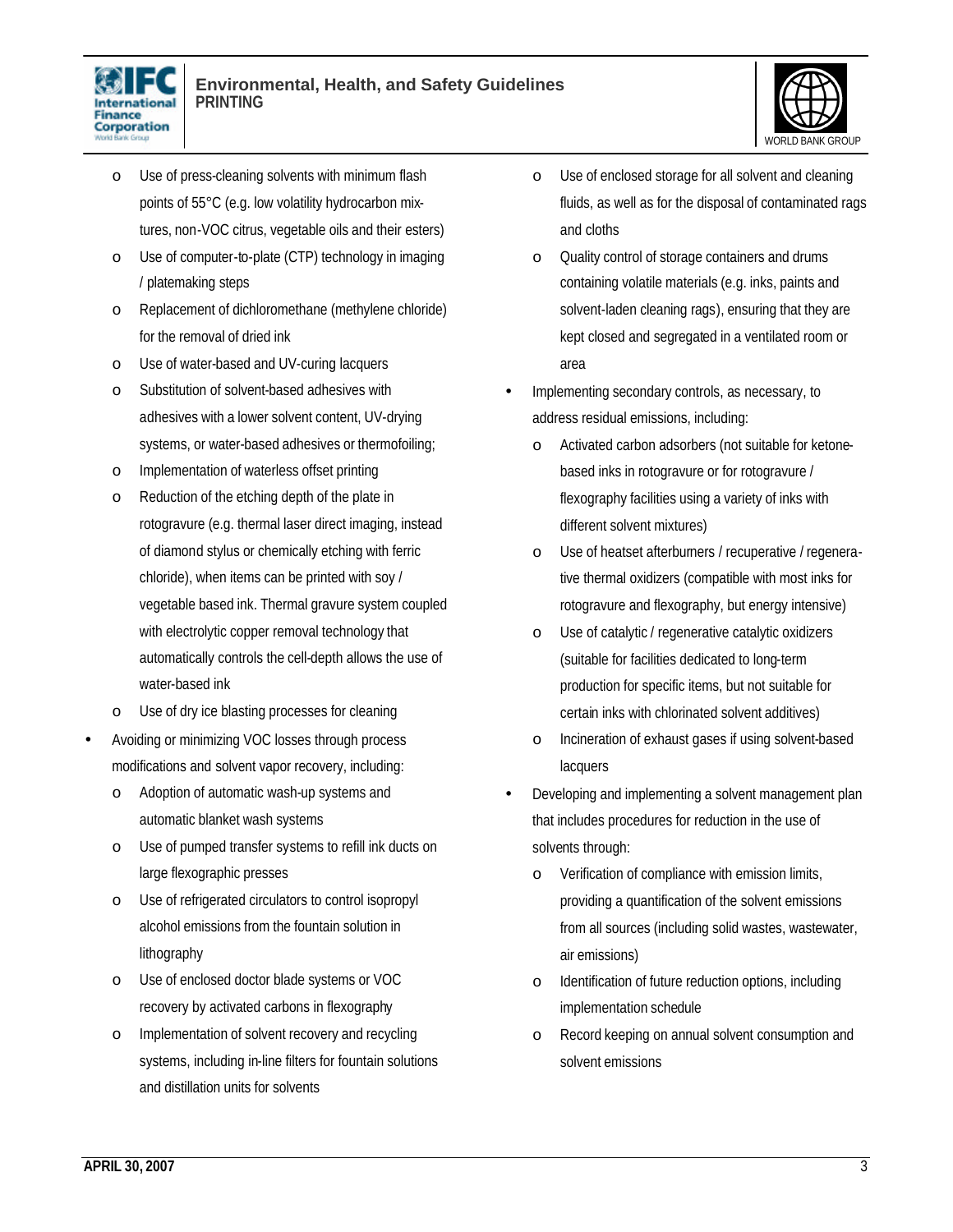



Additional guidance applicable to process handling and storage of hazardous materials is provided in the **General EHS Guidelines.** 

#### *Other Toxic Compounds*

Galvanic, chromium-plating, and dechroming baths in gravure printing cylinder-making may be sources of emission of some toxic compounds including hexavalent chromium, hydrochloric acid, and isocyanates. Recommended prevention and control strategies for these types of emissions include:

- Installation of baffle separators with aerosol screens to limit emissions of hexavalent chromium (Cr VI) from chromiumplating baths;
- Maintaining hydrochloric acid concentrations at 10 percent by volume in dechroming baths and plugging the ends of the cylinders to avoid the interior exposure to hydrochloric acid (HCl), thus minimizing HCl emissions;
- Avoiding or minimizing emissions of isocyanates generated during the handling, loading, and mixing processes involving coatings containing isocyanate; the handling and storage of isocyanate-contaminated wastes; and printing / coating and drying processes involving coatings that contain isocyanate, Prevention and control techniques include:
	- o Use of automatic pumps to transfer liquid isocyanates from drums / storage containers to process containers
	- o Selection and use of isocyanates containing fewer free, and less volatile, isocyanates
	- o Use of enclosed mixing and storage containers

#### *Particulate Matter*

Paper slitting, folding, and cutting operations generate particulate matter (paper dust). Paper dust emissions to the atmosphere or exposure to workers should be avoided or

minimized through the implementation of applicable prevention and control techniques, including:

- Reduction or removal of dust emissions at the source through:
	- o Removal of dust from precut paper board using vacuum systems at the press infeeds
	- Installation of built-in dust collectors for dustgenerating equipment (e.g. large folding / cutting units or over print stations)
	- o Use of humidity-level stabilizers
- Collection of fugitive dust from process areas through:
	- o Maintenance of negative pressure in selected locations (e.g. the cutting areas and the press areas)
	- o Installation of floor sealers and doors to help seal off cutting areas from printing areas
	- o Installation of filter-fan units
	- o Removal of dust from collection and extraction systems through use of cyclones and, if necessary, High Efficiency Particulate Air (HEPA) filters to capture fine particles

#### *Combustion By-Products*

Printing facilities may have boilers and / or thermal fluid heaters to produce heat for certain processes, such as in flexography. Guidance for the management of small combustion source emissions with a heat input capacity of up to 50 megawatt hours thermal (MWth), including air emission standards for exhaust emissions, is provided in the **General EHS Guidelines**.

#### **Wastewater**

#### *Industrial Process Wastewater*

Wastewater sources in the printing industry are typically associated with photo and plate processing activities. Prepress / imaging operations with photographic films, now largely out of use, involve light-sensitive salts, alkaline or acid baths, and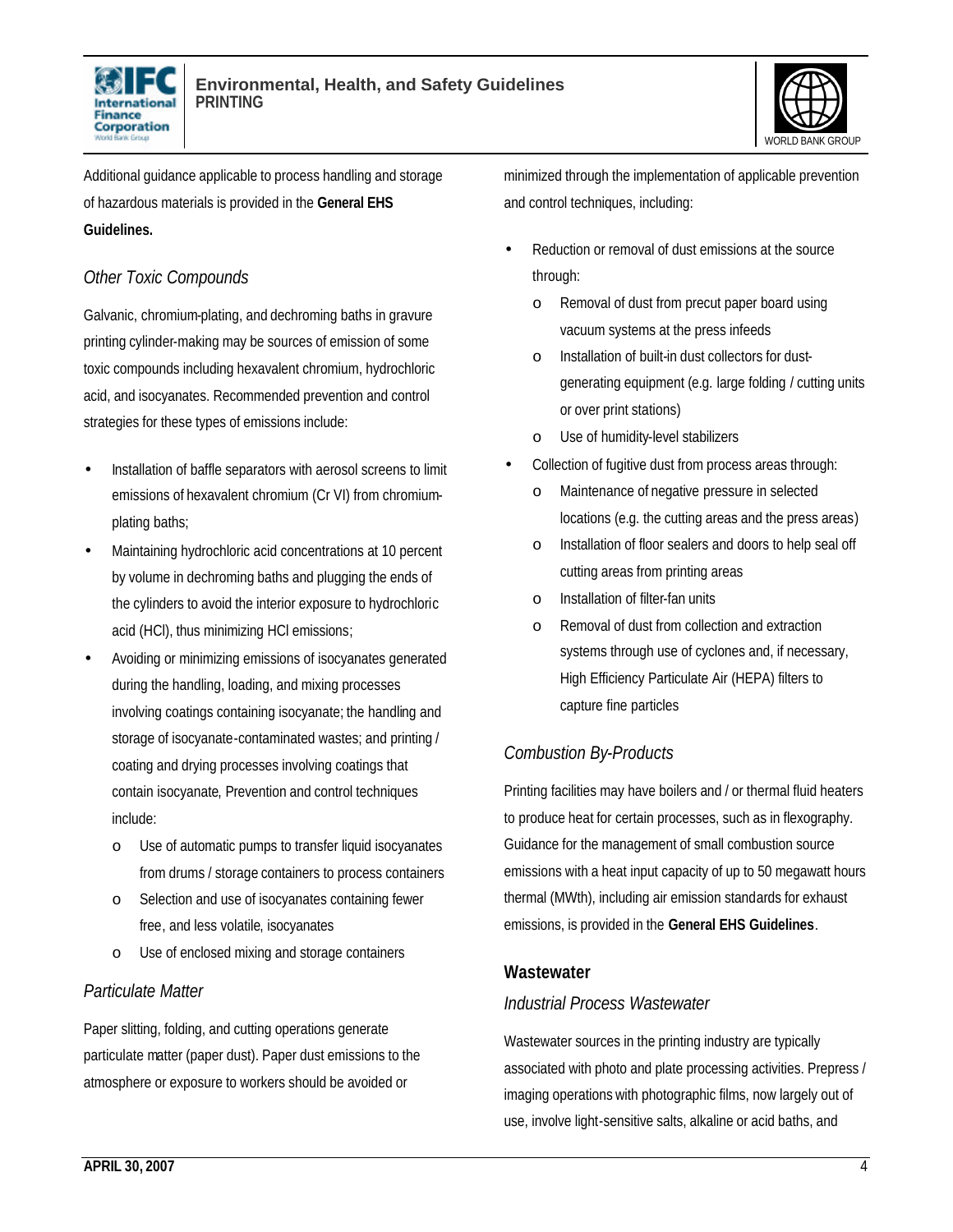



other chemicals used in black and white printing (e.g. n-hexane, sodium thiosulfate, ammonia, hydroquinone, diethanolamine, and zinc compounds). Wastewaters from the industrial process may contain metal compounds (e.g. silver and mercury) and cleaning solutions may contain pigments, acids, and solvents (e.g. toluene).

Acid plate-etching chemicals used in gravure may contain nitric acid, perchloroethylene, and butanol. In addition, copper and chromium compounds, as well as ethylene glycol, glycol ethers, and methanol, may be found in these operations.

Prepress / imaging liquid wastes consist of spent developers, used rinse / wash water, and spent fixers, resulting from treatments to recover chemicals such as silver. The rinsing water from developing stencils in screen printing contains reactive acrylates, is toxic to aquatic organisms, and may cause nitrification effects. Rinsing water used during cylinder-making in gravure printing may contain copper, chromium, and nickel, and is acidic. Rinsing water generated during the development of the light-sensitive plate coating may contain limited quantities of decoating agents, with a chemical oxygen demand (COD) of approximately 300 mg/l.

Recommended wastewater prevention strategies should consist of the substitution of potentially hazardous compounds and the reduction in volume of wastewater requiring treatment. Techniques to minimize the generation of wastewater include:

- Reducing the amount of chemicals in chemical baths using nonsilver photographic films and washless processing systems;
- Use of water-developed films and water-developed plates;
- Use of countercurrent rather than parallel rinse processes to reduce the amount of clean water used;
- Reducing the use of chromium, lead, and barium in the pigments and use alternative coatings (e.g. electrostatic /

powder coatings, toxic-free alternative paints). If chromium application is required, use dragout recovery and reduction or evaporation, or reverse osmosis technologies;

- Using water-based lacquer coating for overprint processes;
- Using water-soluble adhesives in binding operations or low VOC glue, as necessary. Adoption of CTP technology for platemaking;
- Maximizing opportunities to recycle treated effluent.

#### *Process Wastewater Treatment*

Since the printing industry has a range of products that uses a diverse range of raw materials, chemicals and processes, wastewater treatment may require the use of unit operations specific to the manufacturing process in use and the specific contaminant. Techniques for treating industrial process wastewater in this sector include (i) source segregation and pretreatment of wastewater streams containing high concentrations of non-biodegradable compounds using phase separation such as solvent recovery, air stripping, chemical oxidation, adsorption processes, etc., (ii) reduction in heavy metals using chemical precipitation, coagulation and flocculation, electrochemical recovery, ion exchange, etc., and (iii) disposal of residuals in designated hazardous waste landfills. Additional engineering controls may be required for (i) advanced metals removal using membrane filtration or other physical/chemical treatment technologies, (ii) removal of recalcitrant organics and halogenated organics using activated carbon or advanced chemical oxidation, (iii) reduction in effluent toxicity using appropriate technology (such as reverse osmosis, ion exchange, activated carbon, etc.), (iv) residual color removal using adsorption or chemical oxidation and (v) containment and treatment of volatile organics stripped from various unit operations in the wastewater treatment system.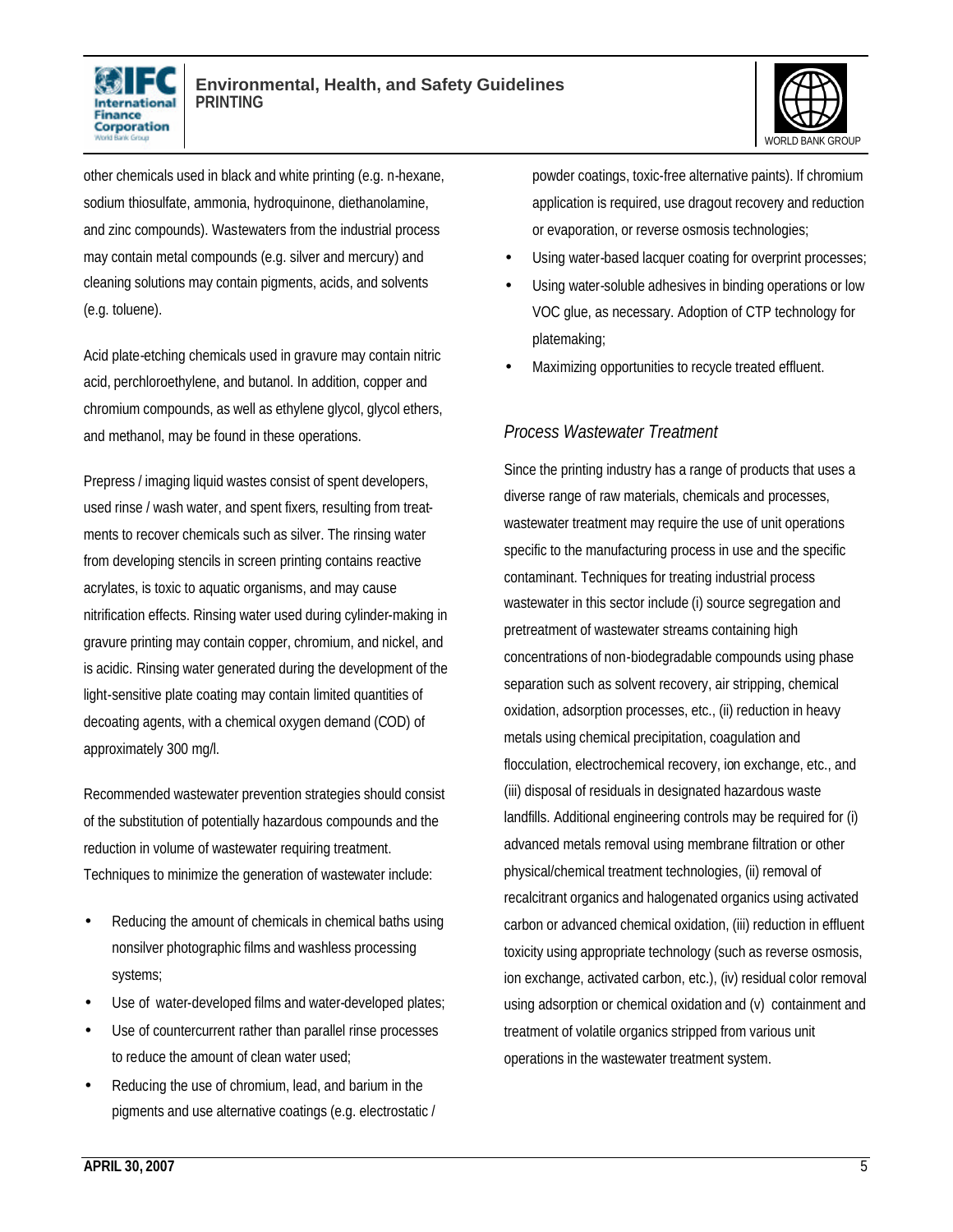



Management of industrial wastewater and examples of treatment approaches are discussed in the **General EHS Guidelines**. Through use of these technologies and good practice techniques for wastewater management, facilities should meet the Guideline Values for wastewater discharge as indicated in the relevant table of Section 2 of this industry sector document.

#### *Other Wastewater Streams & Water Consumption*

Guidance on the management of non-contaminated wastewater from utility operations, non-contaminated stormwater, and sanitary sewage is provided in the **General EHS Guidelines**. Contaminated streams should be routed to the treatment system for industrial process wastewater. Recommendations to reduce water consumption, especially where it may be a limited natural resource, are provided in the **General EHS Guidelines**.

#### **Hazardous materials management**

The printing industry uses a variety of hazardous materials, including solvents and other chemicals. Guidance on the management of hazardous materials, including handling, storage, and transport, is provided in the **General EHS Guidelines**.

#### **Waste**

Liquid waste from the press may include ink residues (containing zinc, chromium, barium, lead, manganese, benzene, dibutyl / ethyl acetates); waste from fountain and cleaning solutions (e.g. spent organic solvents, including trichloroethane, methylene chloride, carbon tetrachloride, acetone, methanol); and other solvents and container residues (e.g. toluene, xylene, glycol ethers, Methyl ethyl ketone, and ethanol). Water-based inks may contain biocides and photo initiators. Postpress wastes may include zinc, barium, and cadmium from waste paper, and n-hexane, methanol, and 1,1,1-trichloroethane from container residues. Solid wastes may include waste paper and other

substrates, exhausted printing plates, cylinder-etching operation waste, rags, containers, and packaging.<sup>3</sup>

Guidance on the storage, handling, and disposal of hazardous and non-hazardous waste is provided in the **General EHS Guidelines.** Additional recommended waste management strategies specific to this sector include:

- Reduction in the generation of hazardous and nonhazardous waste through:
	- o Use of computer-controlled ink-feed systems and digital set-up machines to reduce the number of make-ready sheets
	- o Recover plates by remelting and prioritize use new generation polymeric plates
	- o Use of high-volume printing plates
	- o Use of engraving rather than etching for gravure cylinders
	- o Re-blend waste inks
	- o Use of spent inks and solvents as supplementary fuel

## **1.2 Occupational Health and Safety**

Occupational health and safety hazards during the construction and decommissioning of printing facilities are common to those of most industrial facilities, and their prevention and control is discussed in the **General EHS Guidelines**. Occupational health and safety hazards during the operational phase and specific to the printing industry primarily include the following:

- Chemical hazards
- Physical hazards
- Noise

1

<sup>&</sup>lt;sup>3</sup> The average paper loss from printing facilities using paper as substrate is approximately 6 percent.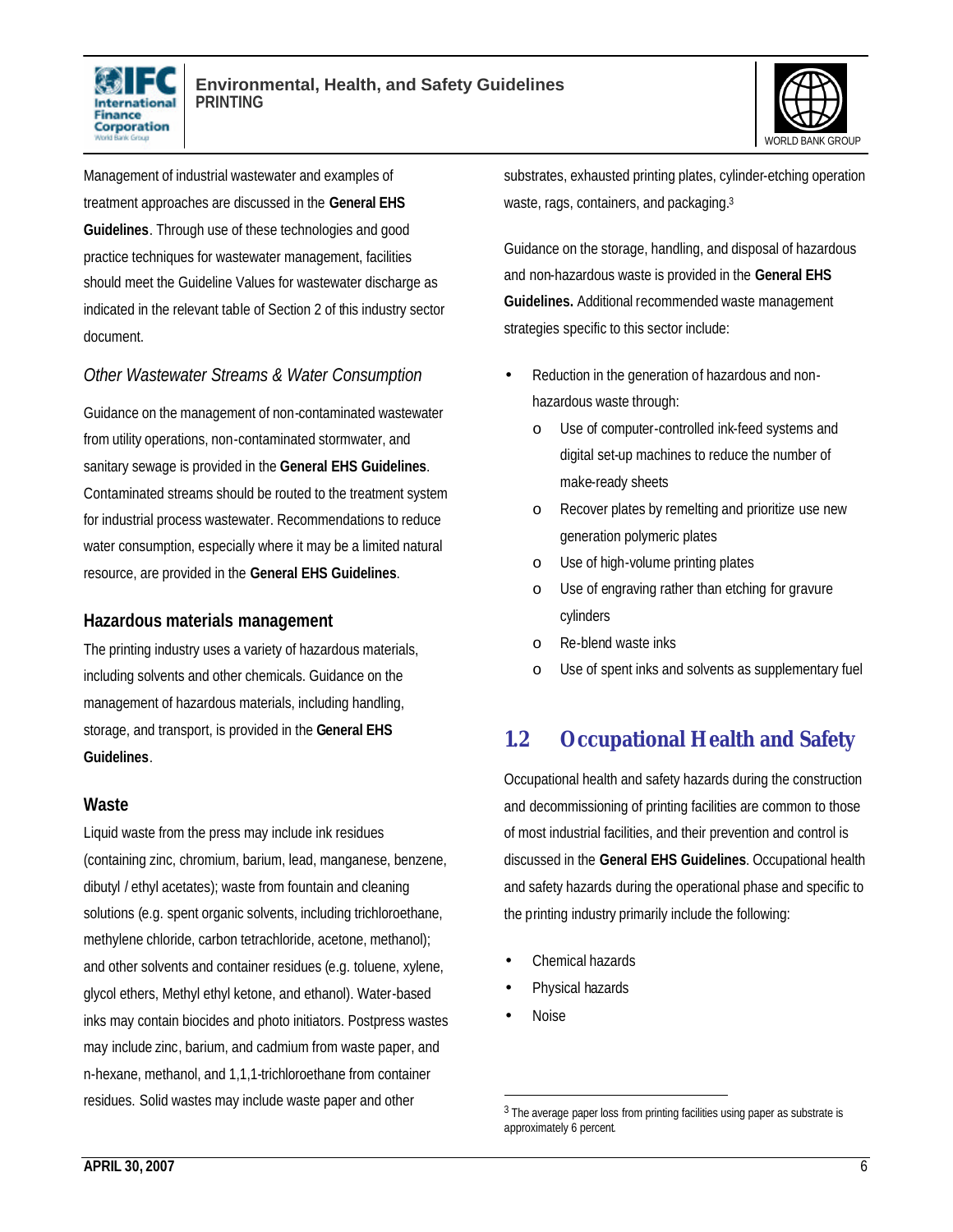



#### **Chemical Hazards**

The most common occupational chemical hazards in printing are associated with potential exposures to solvents and their associated VOCs, in addition to dust. Guidance on the prevention and control of chemical hazards is provided in the occupational health and safety section of the **General EHS Guidelines**. The following additional information is specific to printing facilities.

#### *Inhalation Hazards*

Inhalation of potentially hazardous chemicals may occur at any stage of the printing process where alcohols or solvents evaporate into the work environment or more specifically through the generation of ozone produced by UV lamps or from corona treatment of plastic film surfaces. An additional source of inhalation exposure is the different types of dust generated at some stages of the printing process. Recommended prevention and control for VOC and ozone inhalation exposures include the following: 4

- Select less hazardous process materials, such as cleaning solutions with no hazardous constituents. Other alternatives include low volatility cleaners / coating materials (e.g. VOC composite vapor pressure less than 10mm Hg at 20°C), and water- and vegetable oil–based inks;
- Prevent VOC dispersion into the work area through installation of local exhaust extraction systems that are externally vented, particularly at the main emissions points, including:
	- o Pressrooms
	- o Locations where socyanate-based inks are used
	- o Ink mixing activity areas / processes
- o Drying rack and oven drying processes / areas;
- o Gravure processes
- Reduce, contain and exhaust ozone associated with UV units through the techniques:
	- o control ozone generation during installation and commissioning of UV units in lithographic printing
	- o Use water-cooled UV units (they may generate less ozone than air-cooled units)
	- o Screen UV exposure units in screen printing with UVcured inks and coatings with fixed or interlocked covers
	- o Screen UV units behind shutters, blinds or wraparound curtains when producing photopolymer plates
	- o Install local exhaust ventilation for the enclosed area surrounding a conventional air-cooled UV lamp
- Maintain the oven used to cure inks below atmospheric pressure when in use;
- Restrict access to the pressroom and to areas where toxics may be released.

#### *Dermal Contact Hazards*

The use of hazardous materials in printing may generate exposure hazard for workers through direct skin contact with liquid or solid hazardous / corrosive substances (e.g. vapors and / or sprays). Exposure may occur in the prepress phase (e.g. acid baths for film developing and hand correction of lithoplate). Other potential sources of exposures include isopropyl alcohol in fountain solution and press-cleaning solvents, nonwaterbased inks, and UV-cured inks during the press and postpress phases. Recommended prevention and control measures for dermal contact exposure include:

• Adoption of adequate personal protection equipment (PPE), including correctly specified gloves, coveralls, face

 $\overline{a}$ 

<sup>&</sup>lt;sup>4</sup> Guidance on prevention and control of dust exposures are provided together with the recommendations for management of dust-induced fires and explosions.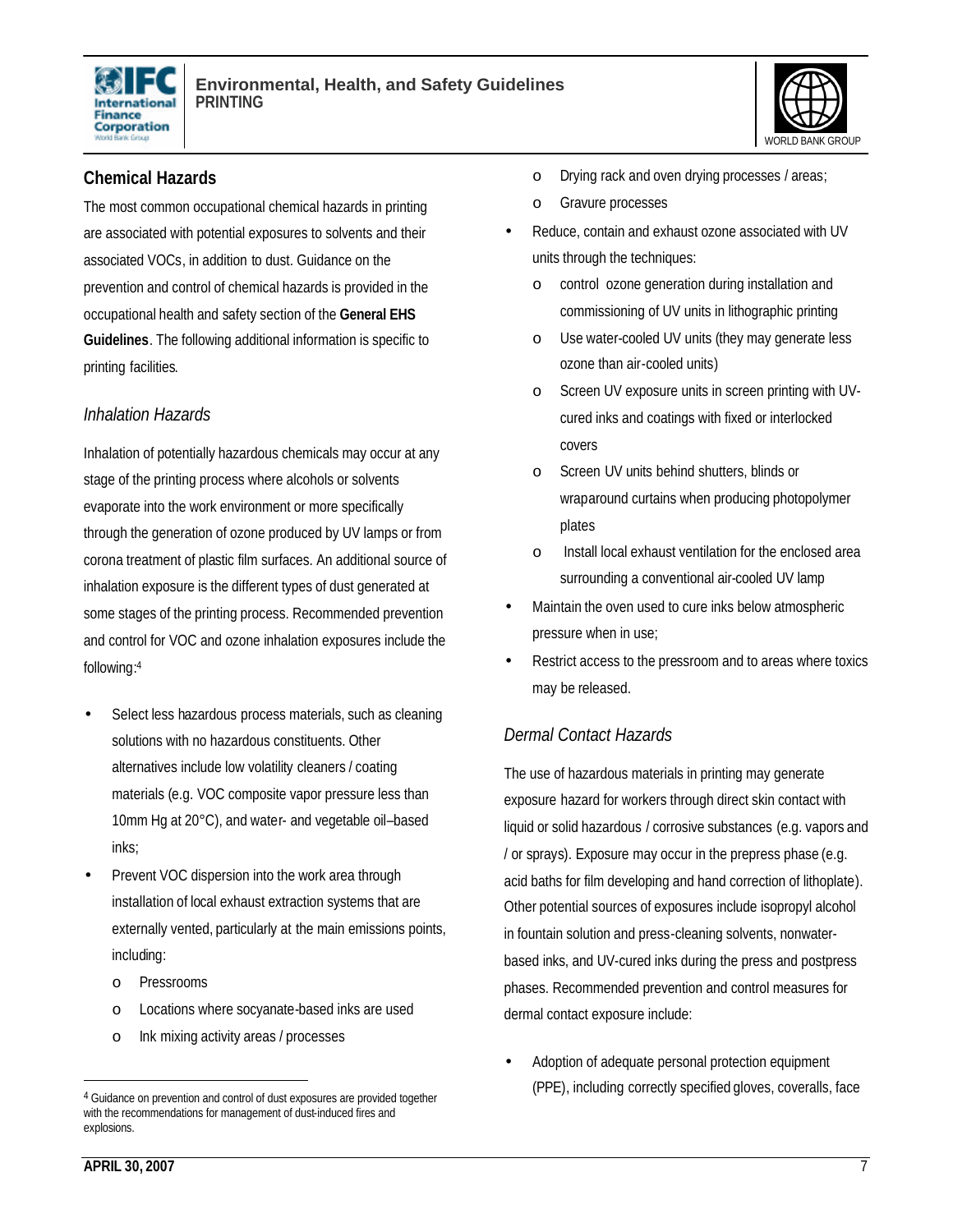



or eye shields / eye protection, suitable for chemical protection;

- Immediate change of protective clothing if contaminated with uncured ink:
- Monitoring for incidence of dermatitis or other indicators of potential exposure to chemical through dermal contact.

#### *Fire Hazards (Powder, Dust, and Other Materials)*

Anti-offset powder, used mainly in sheet-fed offset presses, is a very fine, nontoxic powder that is emitted from the final roller.<sup>5</sup> This powder contains maize starch, calcium carbonate, and tripolite. It may settle on exposed surfaces in the pressroom, and is classified as a nuisance dust with a potential for explosion. In addition, it constitutes a potential health hazard.

Prevention and control techniques for anti-offset powder include the following:

- Maintain / modify spraying units to reduce the amount of powder used;
- Use of local exhaust ventilation, followed by control with bag filters.

Dislodgment and explosion of accumulated dust represents a significant safety hazard in the printing industry. Small clouds of dust from paper may ignite and cause accumulated dust to dislodge and explode.<sup>6</sup> In large folding and cutting units, dust may accumulate on horizontal surfaces, which is particularly dangerous in the event of fire. Prevention and control measures for dust related explosion hazards include the following:

• Conduct monitoring of dust deposition on horizontal surfaces and remove it through vacuum and cleaning techniques that avoid the use of compressed air and blowing systems;

- Improve ventilation and limit dispersion of VOCs or dust throughout facility areas;
- Install dust filters.
- Install dust and explosion proof equipment, wiring and fixtures in areas where explosion hazard is high.

Substances such as inks, chemicals, paper, boards, plastics, and other printable substrates may be dangerous (e.g. due to generation of toxic fumes and potential explosions) in the event of fire. The main causes of fire in pressrooms are heat from friction, static electricity, and sparks. Recommended prevention and control measures include the following:

- Install anti-static cleaning equipment;
- Ground all presses to avoid static electricity between the web and the press rollers;
- Provide fire-resistant containers for contaminated cleaning rags;
- Maintain minimum quantities of flammable substances in the pressroom and provide fire-resistant bins to store ink and solvents;
- Install fire protection measures in the pressroom including fire extinguishing systems (e.g. detection and sprinkler systems, in addition to fire suppression systems;
- Avoid storage of large stocks of flammable materials, and if necessary, provide a fire-proof storeroom outside the main facility building;
- Use fire walls to separate production lines with large quantities of solvents (e.g. rotogravure );
- Use a dedicated fire-resistant room (e.g. 30 minute fire separation rating) for the mixing or diluting of inks, and equip with appropriate fire extinguisher systems.

 $\overline{a}$ 

<sup>&</sup>lt;sup>5</sup> The UV-drying printing ink technique in offset printing does not require the use of anti-offset powder.

 $6$  Typical lower explosion limits (LEL) for dust are approximately 50-100 g/m<sup>3</sup> and upper explosion limits (UEL) are 2-3 kg/m<sup>3</sup>.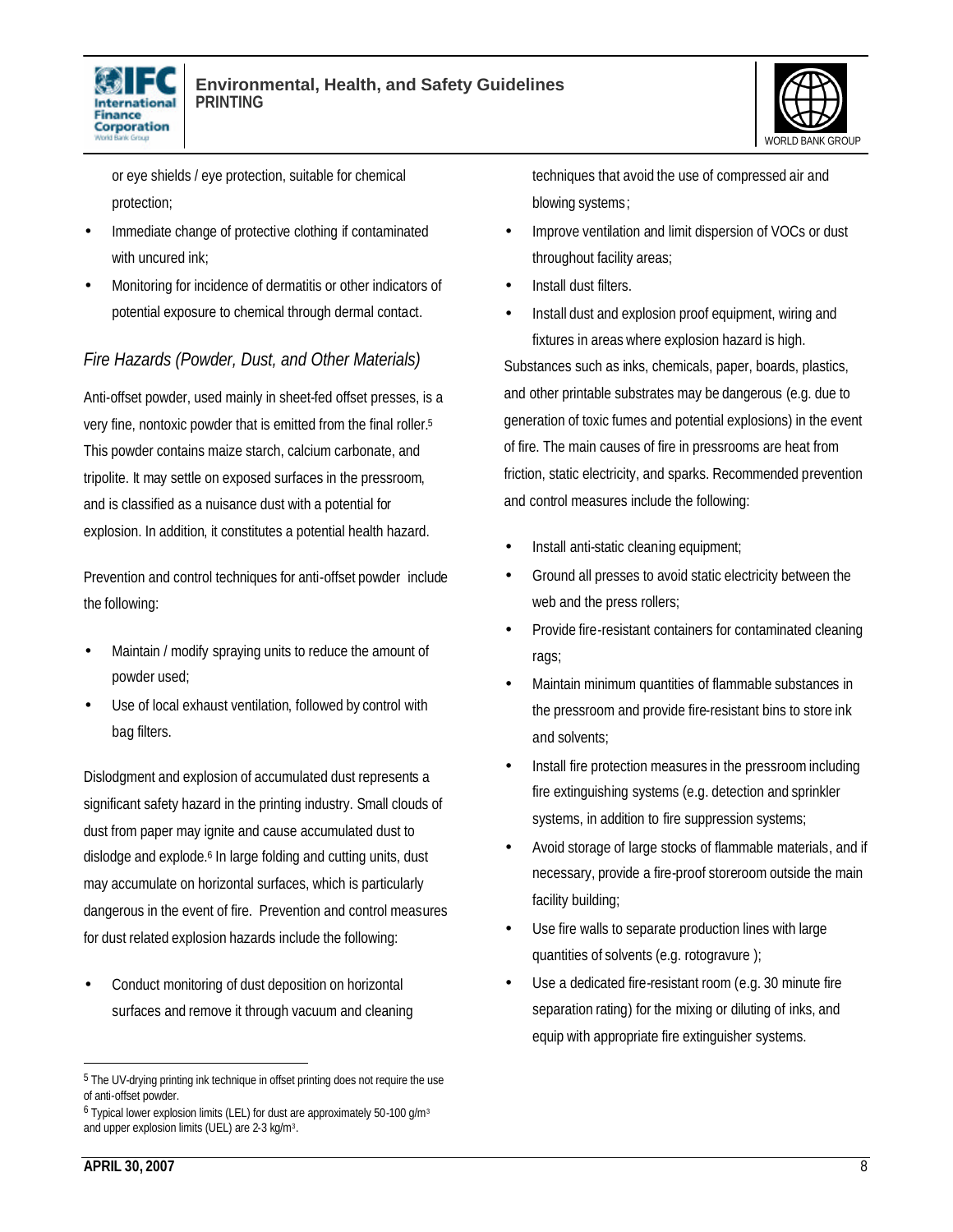



#### **Physical Hazards**

Physical hazards in this sector are typically associated with the potential for serious hand and arm injuries, including amputations, during the use of folding, cutting (e.g. guillotines, paper knives, wire cutters), and binding machinery and during operation and maintenance of printing presses. More frequent, but typically less serious hazards, include cuts to extremities and strains from lifting or handling of printed materials, in addition to slips and fall due to slippery surfaces.

In addition to the measures to prevent and control physical hazards discussed in the **General EHS Guidelines**, including machine safety recommendations, industry-specific prevention and control of physical hazards should include the following:

- Installation of binding, folding, and cutting equipment with complete safety devices (e.g. interlocking, photoelectric, guillotines requiring two-handed operation) or retrofitting of existing equipment to provide adequate safeguards;
- Installation of modern machinery or retrofitting with 'inchstop-lock-clean', 'inch-stop-clean', 'hold-to-run / slow crawl', and prestart audible warning devices; emergency stop buttons; and lockout switches;
- Installation of automatic wash-up systems;
- Implementation of written procedures to prevent opportunities for the insertion of hands into the moving parts of printing presses or other equipment during operation.

#### **Noise**

Printing industry machinery, including ventilation systems, may result in continuous or intermittent sources of noise. In addition to the noise prevention and control strategies provided in the **General EHS Guidelines**, noise management strategies in printing operations include:

- Installation of overlapping PVC strip curtains (which can obtain noise reduction of 10 dB[A]) and / or automatic doorclosers;
- Enclosure of parts of process machinery using acoustic enclosures in pressrooms;
- Use of sound absorbent materials for walls and ceilings.

## **1.3 Community Health and Safety**

Community health and safety impacts during the construction, operation, and decommissioning phases of printing industry facilities are common to those of most industrial facilities and are discussed in the **General EHS Guidelines.**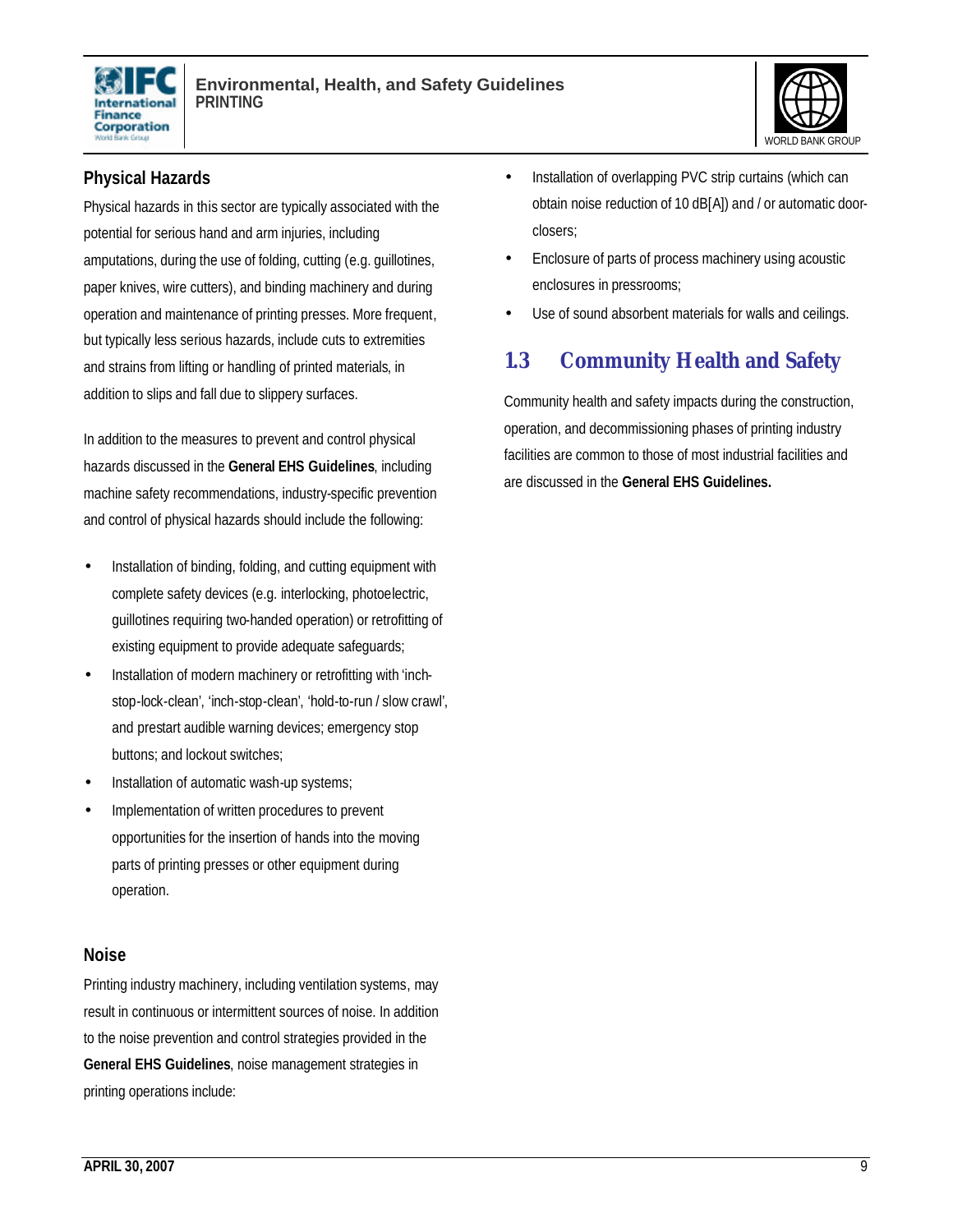



## **2.0 Performance Indicators and Monitoring**

#### **2.1 Environment**

#### **Emissions and Effluent Guidelines**

Tables 1 and 2 present effluent and emissions guidelines for this sector. Guideline values for process emissions and effluents in this sector are indicative of good international industry practice as reflected in relevant standards of countries with recognized regulatory frameworks. These guidelines are achievable under normal operating conditions in appropriately designed and operated facilities through the application of pollution prevention and control techniques discussed in the preceding sections of this document.

Emissions guidelines are applicable to process emissions. Combustion source emissions guidelines associated with heatand power-generation activities from sources with a heat input capacity equal to or lower than 50 MWth are addressed in the **General EHS Guidelines** with larger power source emissions addressed in the **EHS Guidelines for Thermal Power**. Guidance on ambient considerations based on the total load of emissions is provided in the **General EHS Guidelines**.

Effluent guidelines are applicable for direct discharges of treated effluents to surface waters for general use. Site-specific discharge levels may be established based on the availability and conditions in the use of publicly operated sewage collection and treatment systems or, if discharged directly to surface waters, on the receiving water use classification as described in the **General EHS Guidelines**. These levels should be achieved, without dilution, at least 95 percent of the time that the plant or unit is operating, to be calculated as a proportion of annual operating hours. Deviation from these levels in consideration of specific, local project conditions should be justified in the environmental assessment.

| <b>Table 1. Air Emission Levels for Printing</b><br><b>Industry</b> |                    |                        |  |  |
|---------------------------------------------------------------------|--------------------|------------------------|--|--|
| <b>Pollutants</b>                                                   | <b>Units</b>       | <b>Guideline Value</b> |  |  |
| <b>VOCs</b>                                                         | mg/Nm <sup>3</sup> | 100a,b                 |  |  |
|                                                                     |                    | $20a$ <sub>c</sub>     |  |  |
|                                                                     |                    | 75a,d                  |  |  |
|                                                                     |                    | 100a,e                 |  |  |
| <b>Particulates</b>                                                 | mg/Nm <sup>3</sup> | 50 <sup>f</sup>        |  |  |
| <b>NO</b> <sub>x</sub>                                              | mg/Nm <sup>3</sup> | $100 - 5009$           |  |  |
| <b>Isocyanates</b>                                                  | mg/Nm <sup>3</sup> | 0.1 <sup>h</sup>       |  |  |
| NOTES:                                                              |                    |                        |  |  |

a Calculated as total carbon

b Heatset web offset printing with 15-25 tonnes / year solvent consumption

c Heatset web offset printing with >25 tonnes / year solvent consumption

d Publication rotogravure with >25 tonnes / year solvent consumption e Other rotogravure, flexography, rotary screen printing, laminating, or varnishing units (> 15 tonnes / year solvent consumption) rotary, screen printing on textile/card-board (> 30 tonnes / year solvent consumption) <sup>f</sup> As 30 minute mean for contained sources. From all processes / activities. g As 30 minute mean for contained sources. From turbines, reciprocating engines or boilers used as VOC abatement equipment. hAs 30 minute mean for contained sources, excluding particulates, and

expressed as NCO. From all processes / activities using isocyanates.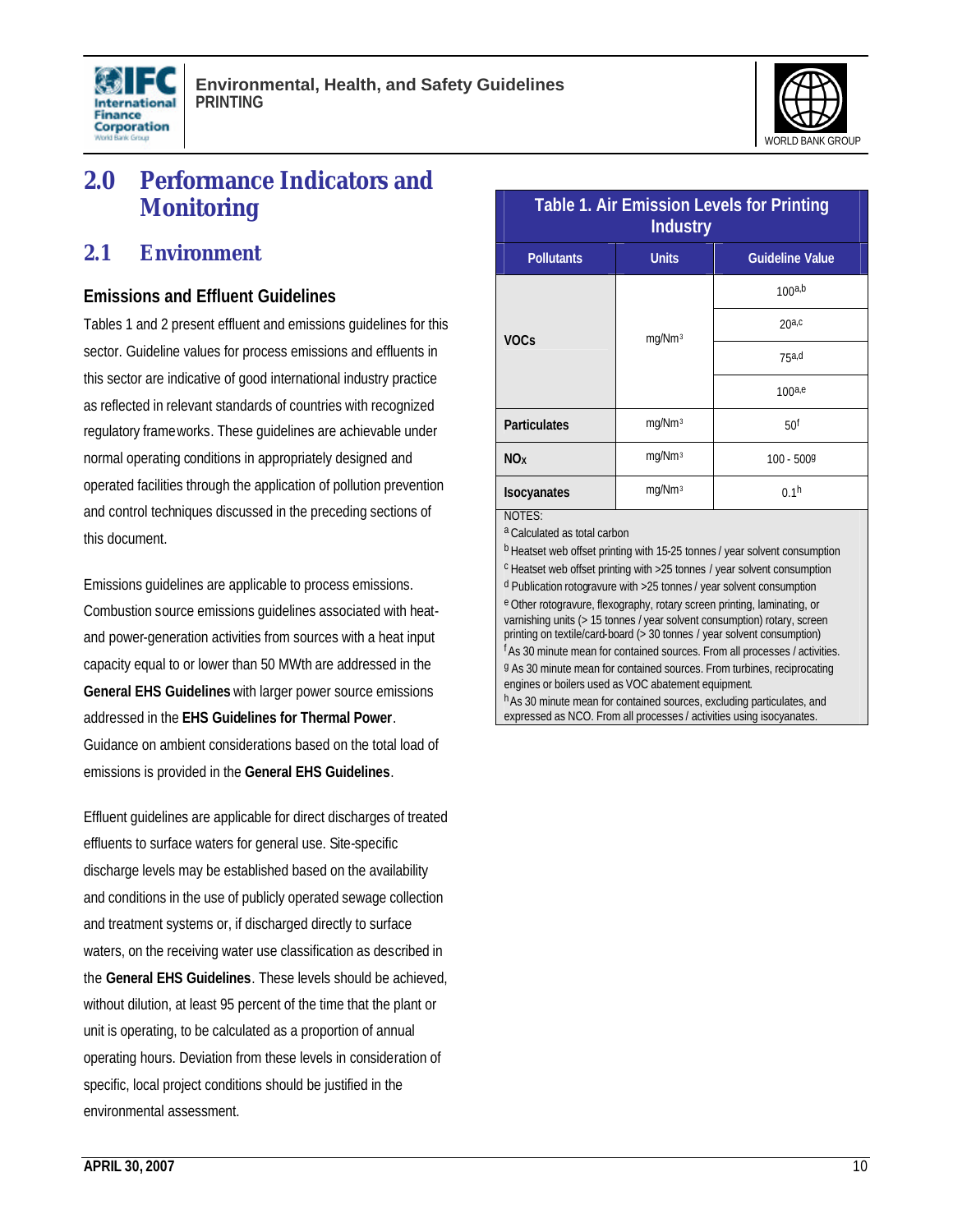



| Table 2. Effluent Levels for Printing Industry   |                                              |                          |  |  |
|--------------------------------------------------|----------------------------------------------|--------------------------|--|--|
| <b>Pollutants</b>                                | <b>Units</b>                                 | <b>Guideline Value</b>   |  |  |
| pH                                               |                                              | $6-9$                    |  |  |
| COD                                              | mg/L                                         | 150                      |  |  |
| BOD <sub>5</sub>                                 | mg/L                                         | 30                       |  |  |
| <b>Total Phosphorus</b>                          | mg/L                                         | $\overline{\mathcal{L}}$ |  |  |
| <b>Total Suspended Solids</b>                    | mg/L                                         | 50                       |  |  |
| <b>Oil and Grease</b>                            | mg/L                                         | 10                       |  |  |
| Aluminum                                         | mg/L                                         | 3                        |  |  |
| Cadmium                                          | mg/L                                         | 0.1                      |  |  |
| Chromium<br>Hexavalent<br>Total                  | mg/L                                         | 0.1<br>0.5               |  |  |
| Copper                                           | mg/L                                         | 0.5                      |  |  |
| Iron                                             | mg/L                                         | 3                        |  |  |
| Lead                                             | mg/L                                         | 1                        |  |  |
| <b>Silver</b>                                    | mg/L                                         | 0.5                      |  |  |
| Zinc                                             | mg/L                                         | 0.5                      |  |  |
| Cyanide                                          | mg/L                                         | 0.2                      |  |  |
| Adsorbable Organically-<br>bonded Halogens (AOX) | mg/L                                         | 1                        |  |  |
| <b>Toxicity</b>                                  | To be determined on a case specific<br>basis |                          |  |  |
| Temperature increase                             | $\circ$ C                                    | $<3^a$                   |  |  |

**<sup>a</sup>** At the edge of a scientifically established mixing zone which takes into account ambient water quality, receiving water use, potential receptors and assimilative capacity

#### **Resource Use and Waste**

Table 3 provides examples of indicators for energy, water and raw material consumption and waste generation. Industry benchmark values are provided for comparative purposes only and individual projects should target continual improvement in these areas.

| Table 3. Resource Use and Waste <sup>a</sup>                                                                                                    |                     |                                     |  |
|-------------------------------------------------------------------------------------------------------------------------------------------------|---------------------|-------------------------------------|--|
| Inputs per unit of product                                                                                                                      | <b>Unit</b>         | <b>Industry</b><br><b>Benchmark</b> |  |
| Energy                                                                                                                                          |                     |                                     |  |
| Energy consumption                                                                                                                              | MWh/ton             | $0.52 - 0.77$ <sup>b</sup>          |  |
| Water                                                                                                                                           |                     |                                     |  |
| Water consumption per paper used                                                                                                                | m <sup>3</sup> /ton | $0.62 - 2.09$                       |  |
| <b>Materials</b>                                                                                                                                |                     |                                     |  |
| Total consumption of printing carriers<br>Non-renewable materials (films, plates,<br>mineral-based oil in printing ink, UV-ink<br>and plastics) | kg/ton<br>kg/ton    | 1.110-1.370<br>$0.50 - 11$          |  |
| Hazardous materials                                                                                                                             | kg/ton              | $0 - 1.2$                           |  |
| Outputs per unit of product                                                                                                                     | <b>Unit</b>         | <b>Industry</b><br><b>Benchmark</b> |  |
| <b>Emissions</b><br>VOC-emissions                                                                                                               | kg/ton              | $0.17 - 0.69$                       |  |
| Notes:<br>a Data from 1998-2000 for Swedish commercial printing industry, except where                                                          |                     |                                     |  |

a Data from 1998-2000 for Swedish commercial printing industry, except where otherwise noted. Source: Enroth (2001)

<sup>b</sup> Includes statistics for Finland, 130 printing firms, in year 2000. Source: O.Ö. Energiesparverband (2003)

c Data from year 2000 for 130 printing firms in finland. Lower value for heatset and higher value for sheet-fed printers. Coldset printers have intermediate values. Source: O.Ö. Energiesparverband (2003)

#### **Environmental Monitoring**

Environmental monitoring programs for this sector should be implemented to address all activities that have been identified to have potentially significant impacts on the environment, during normal operations and upset conditions. Environmental monitoring activities should be based on direct or indirect indicators of emissions, effluents, and resource use applicable to the particular project.

Monitoring frequency should be sufficient to provide representative data for the parameter being monitored. Monitoring should be conducted by trained individuals following monitoring and record-keeping procedures and using properly calibrated and maintained equipment. Monitoring data should be analyzed and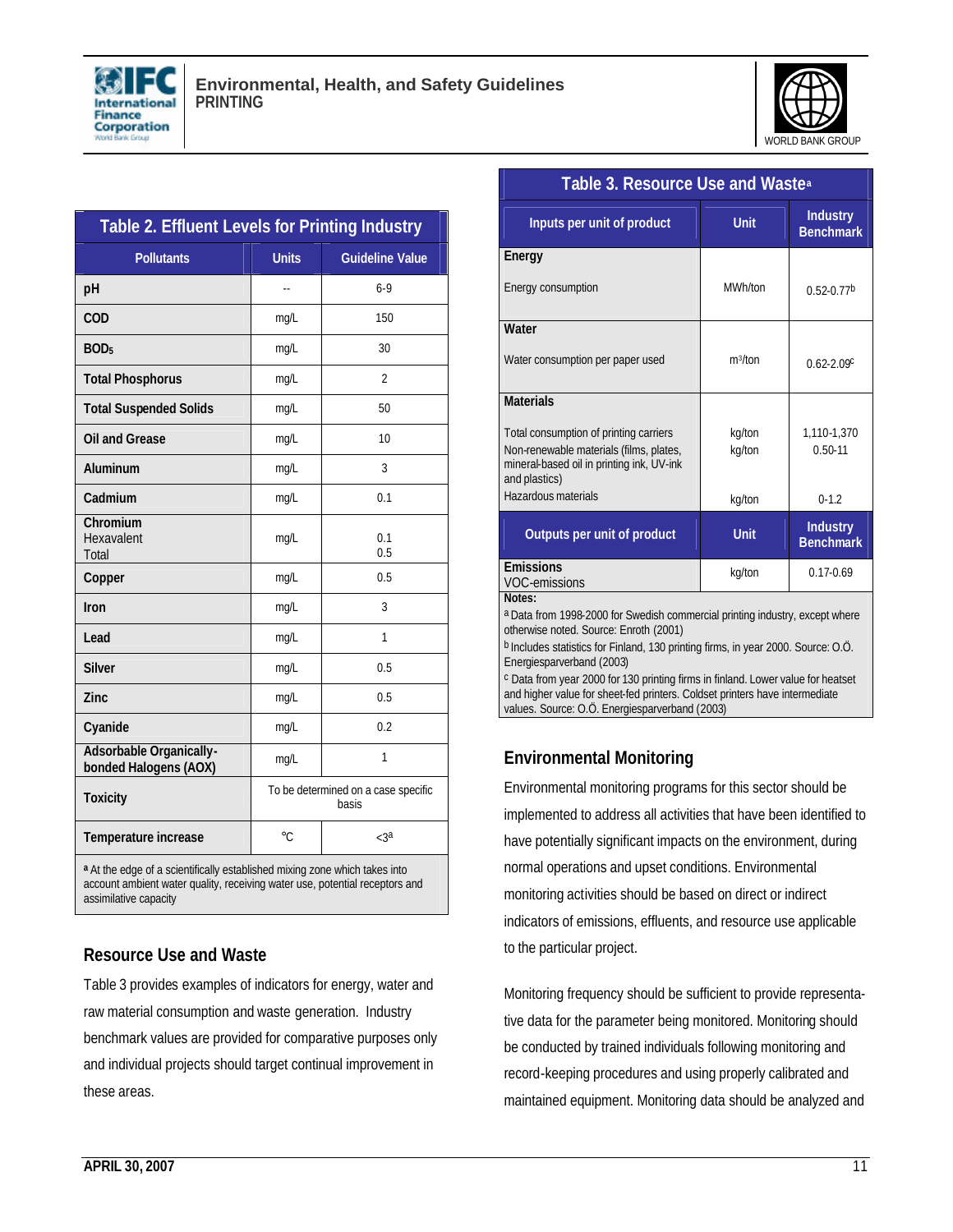



reviewed at regular intervals and compared with the operating standards so that any necessary corrective actions can be taken. Additional guidance on applicable sampling and analytical methods for emissions and effluents is provided in the **General EHS Guidelines**.

## **2.2 Occupational Health and Safety**

#### **Occupational Health and Safety Guidelines**

Occupational health and safety performance should be evaluated against internationally published exposure guidelines, of which examples include the Threshold Limit Value (TLV®) occupational exposure guidelines and Biological Exposure Indices (BEIs®) published by American Conference of Governmental Industrial Hygienists (ACGIH),<sup>7</sup> the Pocket Guide to Chemical Hazards published by the United States National Institute for Occupational Health and Safety (NIOSH),<sup>8</sup> Permissible Exposure Limits (PELs) published by the Occupational Safety and Health Administration of the United States (OSHA),<sup>9</sup> Indicative Occupational Exposure Limit Values published by European Union member states,10 or other similar sources.

#### **Accident and Fatality Rates**

Projects should try to reduce the number of accidents among project workers (whether directly employed or subcontracted) to a rate of zero, especially accidents that could result in lost work time, different levels of disability, or even fatalities. Facility rates may be benchmarked against the performance of facilities in this sector in developed countries through consultation with

published sources (e.g. US Bureau of Labor Statistics and UK Health and Safety Executive)<sup>11</sup>.

#### **Occupational Health and Safety Monitoring**

The working environment should be monitored for occupational hazards relevant to the specific project. Monitoring should be designed and implemented by accredited professionals<sup>12</sup> as part of an occupational health and safety monitoring program. Facilities should also maintain a record of occupational accidents and diseases and dangerous occurrences and accidents. Additional guidance on occupational health and safety monitoring programs is provided in the **General EHS Guidelines**.

 $\overline{a}$ <sup>7</sup> Available at: http://www.acgih.org/TLV/ and http://www.acgih.org/store/

<sup>8</sup> Available at: http://www.cdc.gov/niosh/npg/

<sup>9</sup> Available at:

http://www.osha.gov/pls/oshaweb/owadisp.show\_document?p\_table=STANDAR DS&p\_id=9992

<sup>10</sup> Available at: http://europe.osha.eu.int/good\_practice/risks/ds/oel/

 $\overline{a}$ <sup>11</sup> Available at: http://www.bls.gov/iif/ and http://www.hse.gov.uk/statistics/index.htm

<sup>&</sup>lt;sup>12</sup> Accredited professionals may include Certified Industrial Hygienists, Registered Occupational Hygienists, or Certified Safety Professionals or their equivalent.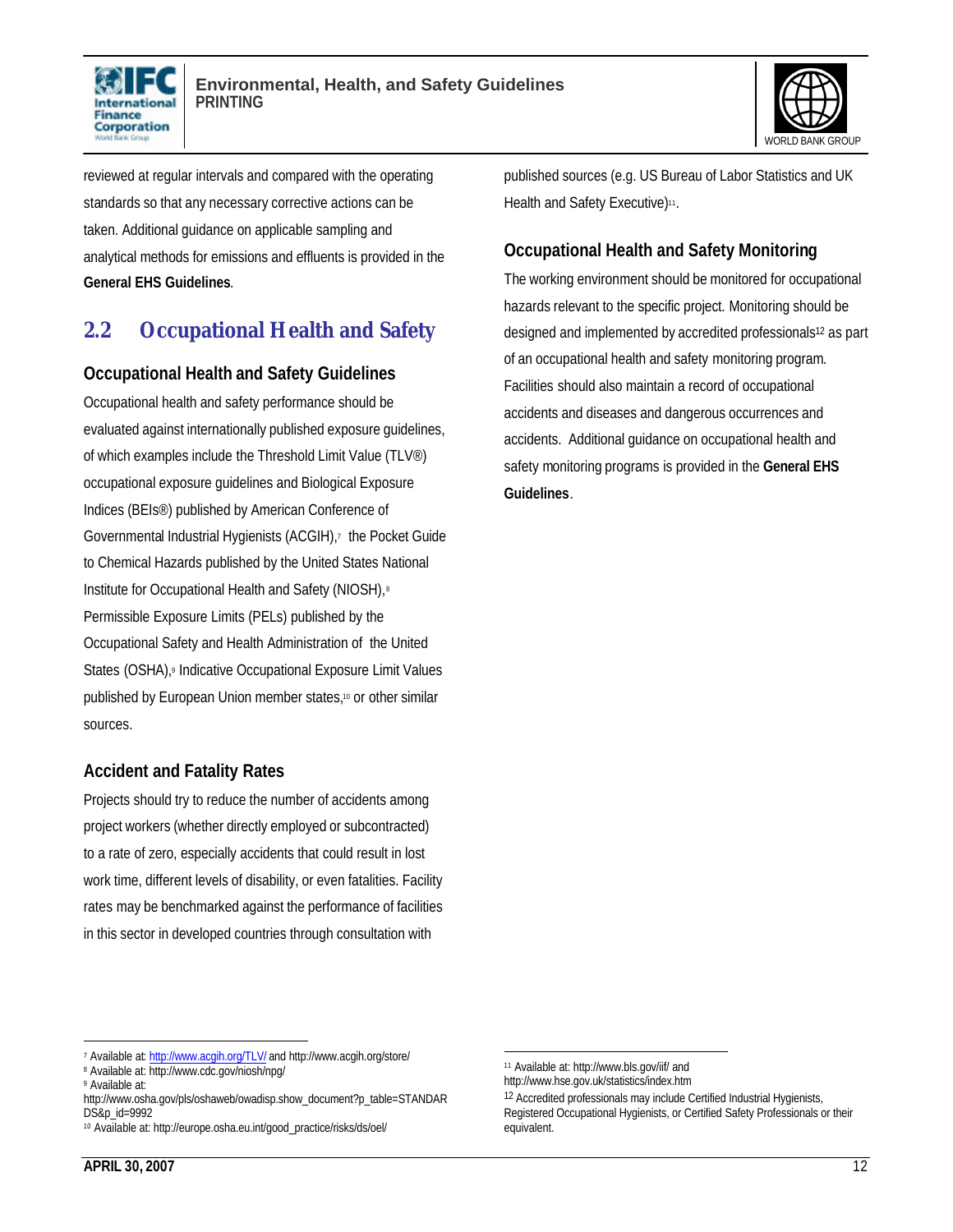



# **3.0 References and Additional Sources**

Australian Environment Business Network and Printing Industries Association. 2003. Waste Reduction in the Printing Industry. Project Report. Australia.

Decreto Legislativo 3 Aprile 2006, No. 152. Norme in Materia Ambientale. Gazzetta Ufficiale della Repubblica Italiana, No. 96/L. 14 April 2006. Rome, Italy.

Enroth, M. 2001. Licentiate Thesis. Tools for Eco-efficiency in the Printing Industry. Royal Institute of Technology. Stockholm, Sweden.

Environment Australia. 1998. Emissions Estimation Technique Manual for Printing, Publishing, and Packaging. National Pollutant Inventory. Camberra, **Australia** 

European Union Council Directive 1999/13/EC of 11 March 1999 on the Limitation of Emissions of Volatile Organic Compounds due to the Use of Organic Solvents in Certain Activities and Installations. Brussels, Belgium.

German Federal Ministry for the Environment, Nature Conservation and Nuclear Safety. 2004. Promulgation of the New Version of the Ordinance on Requirements for the Discharge of Waste Water into Waters (Waste Water Ordinance - AbwV) of 17. June 2004. Berlin, Germany.

Health and Safety Commission. 2005. Table 1, List of Approved Workplace Exposure Limits. EH40/2005 Workplace Exposure Limits. London, UK

Health and Safety Commission, Health and Safety Executive. 2000. UK Printing Solvent Substitution Scheme. London, UK

Health and Safety Executive. Risk Assessment Section of the Health and Safety Laboratory (HSL). 2005. Accident Analysis in the Printing Industries. London, UK

Health and Safety Executive. 2000. Printing Information Sheet No. 1. Safe Systems of Work for Cleaning Sheet-fed Offset Lithographic Printing Presses. London, UK.

Health and Safety Executive. 2000. Printing Information Sheet No. 2. Safe Systems of Work for Cleaning Web-fed Offset Lithographic Printing Presses. London, UK.

Health and Safety Executive. 2000. Printing Information Sheet No. 3. Safe Systems of Work for Cleaning Flexographic, Rotary Letterpress and Gravure Printing Presses. London, UK

Health and Safety Executive. 2000. Control of Chemicals in Printing: COSHH Essentials for Printers. Norwich, United Kingdom.

IMPEL Network. 2000. Good Practice Fact Sheet – Printers. European Union Network for the Implementation and Enforcement of the Environmental Law. Brussels, Belgium.

Japan International Center for Occupational Safety and Health (JICOSH). 2001– 2002. Accident Frequency Rates and Severity Rates by Industry. Tokyo, Japan.

O.Ö. Energiesparverband. 2003. Report on Overview of Benchmarking in Europe Including Best Practice in Benchmarking. European Commission (Directorate-General for Energy and Transport). Contract no. NNE5/2002/52: OPET CHP/DH Cluster. Linz, Austria.

Printers' National Environmental Assistance Center (PNEAC). Paper Dust Regulations and Fire Safety. Available at http://www.pneac.org/listserv/printreg/0286.html

Printing Industries Association of Australia (PIAA). 2004. Environmental Management Manual. Auburn, Australia.

UK Secretary of State, Welsh Assembly Government, and Scottish Ministers. 2004. Secretary of State's Guidance for Printing. Process Guidance Note 6/16(04). London, UK.

UK Secretary of State, Welsh Assembly Government, and Scottish Ministers. 2004. Secretary of State's Guidance for Printing of Flexible Packaging. Process Guidance Note 6/17(04). London, UK.

UK Secretary of State, Welsh Assembly Government, and Scottish Ministers. 2004. Secretary of State's Guidance for Paper Coating. Process Guidance Note 6/18(04). London, UK.

US Bureau of Labor Statistics. Occupational Injuries and Illnesses: Industry Data. Available at http://www.bls.gov

US Environmental Protection Agency. 2000. Emergency Planning and Community Right-To-Know Act Section 313 Reporting Guidance for the Printing, Publishing, and Packaging Industry. EPA 745-B-00-005. Washington, DC.

US Environmental Protection Agency, Office of Compliance. 1995. Sector Notebook Project. Profile of the Printing and Publishing Industry. EPA/310-R-95- 014. Washington, DC.

US Environmental Protection Agency. 1994. Federal Environmental Regulations Potentially Affecting the Commercial Printing Industry. EPA 744B-94-001. Washington, DC.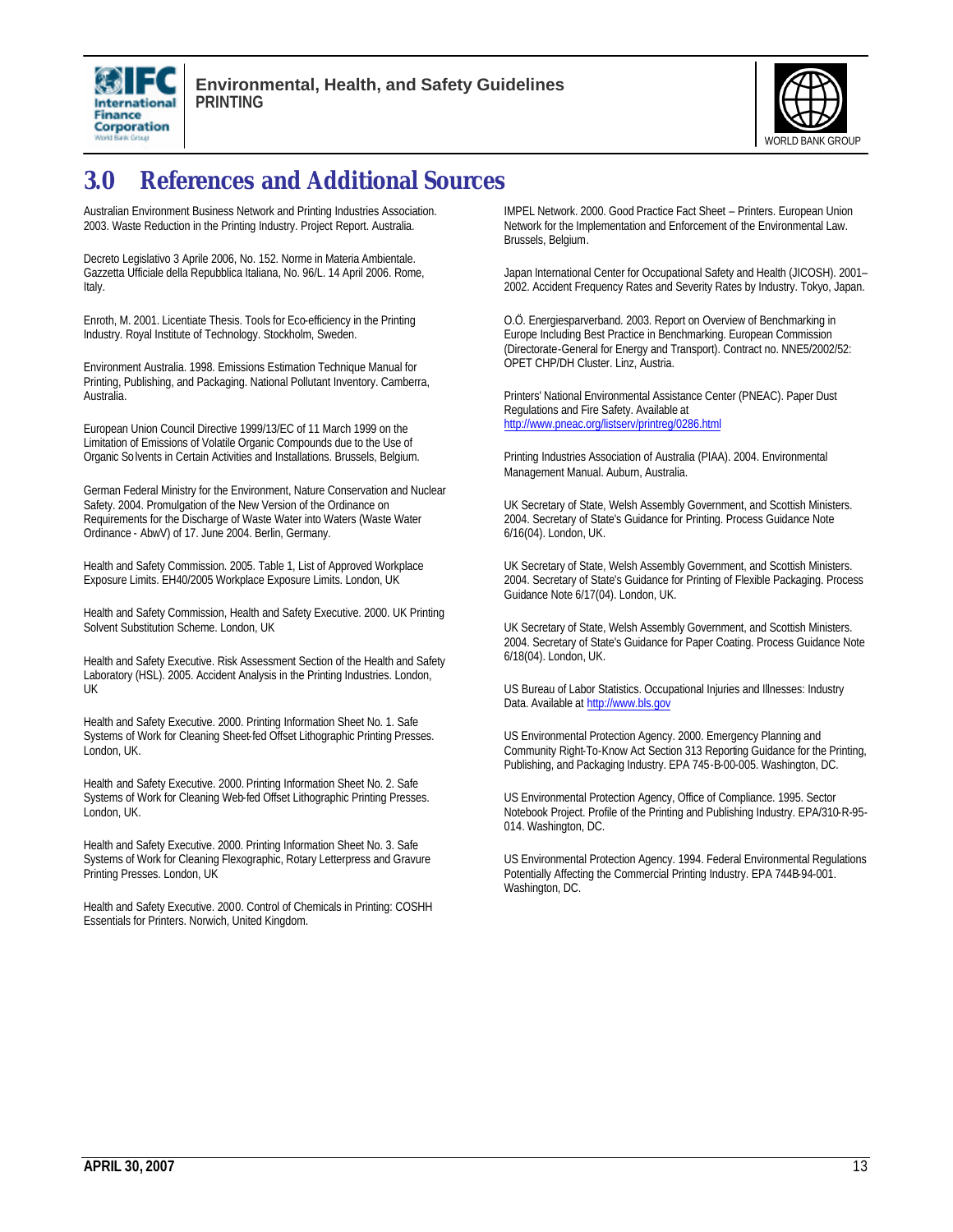



# **Annex A: General Description of Industry Sector Activities**

The majority of printing companies are small (fewer than 5 people) or medium-size (fewer than 20 people) facilities, serving a local or regional market. They are often located in urban settings, business centers, or in industrial estates. Medium-size printing facilities are typically located close to binding and postpress facilities, and couriers to reduce transportation costs. Large printing facilities usually have flexographic or gravure-type production and supply national or international markets.

The main raw materials used by the printing industry include coated and uncoated paper and board, as well as other printable substrates (e.g. plastics, metals, glass, wood, among others), chemicals, plates, inks, toner cartridges, lacquers, glues, adhesives, stitches, ring-bounds, wires, and other bookbinding items. Use of photographic films, previously one of the most important materials in prepress / imaging processes, is rapidly declining.

#### **Prepress / Imaging**

Prepress / imaging is the process used to produce an image, typically through electronic devices and software, of the subject to be printed. Modern imaging workflows consist of color proof checks; transmission of image files to automatic plate processing; final data transmission to automatic laser platemaker; and plates, and auto-inking control files, to press.

Traditional plate processing uses photographic films (now largely disused), which are developed, fixed, and rinsed. Wetproofs are made before plating, and plates are produced before pressing. Raw materials used in prepress and imaging processes include zinc, aluminum, plastic, paper, copper-plate cylinder, flexible rubber or plastic mold, porous polyester mesh, and films (nonhazardous materials), in addition to acids, solvents, and fixers (hazardous materials).

#### **Press**

According to the type of plate used, press technology may be divided into the following categories (i) Lithography / offset printing; (ii) Gravure / rotogravure; (iii) Flexography; (iv) Screen printing; and (v) Letterpress. Computer-to-plate (CTP) technologies have partially replaced traditional platemaking in all sectors. Raw materials used in the press process include various printable surfaces (e.g. paper, textiles, plastics, and metals, in addition to inks, cleaning solvents, and water-based or solvent-based solutions.

#### *Lithography / Offset Printing*

Offset printing uses planographic plates and oil-based lithographic inks. A rubber blanket transfers the image from the plate to the substrate, and image / nonimage areas are on the same plane. The plate (commonly made of zinc, aluminum, plastic, or paper) is coated with a light-sensitive chemical that becomes ink-receptive when exposed to light. The negative is exposed to light, chemically altering the exposed areas and making the image area ink-wettable (and water repellent), while the non-image areas become water-wettable (and chemically repellent to ink). An aqueous solution of isopropyl alcohol (generally 15 percent alcohol, but potentially up to 30 percent), called fountain or dampening solution, is used to dampen the nonimage area on the plate. Fountain solutions containing less volatile organic compounds (VOCs) or alcohol substitutes are being used more often, especially in the newspaper industry. Offset printing requires cleaning solutions to clean the press and other parts. Traditionally, these are solvent-based solutions, but lower solvent or nonsolvent cleaning solutions have been developed recently and are available. In general, the main lithography products include books, brochures, artwork, and magazine printing, as well as packaging applications. The lithographic process includes the following options: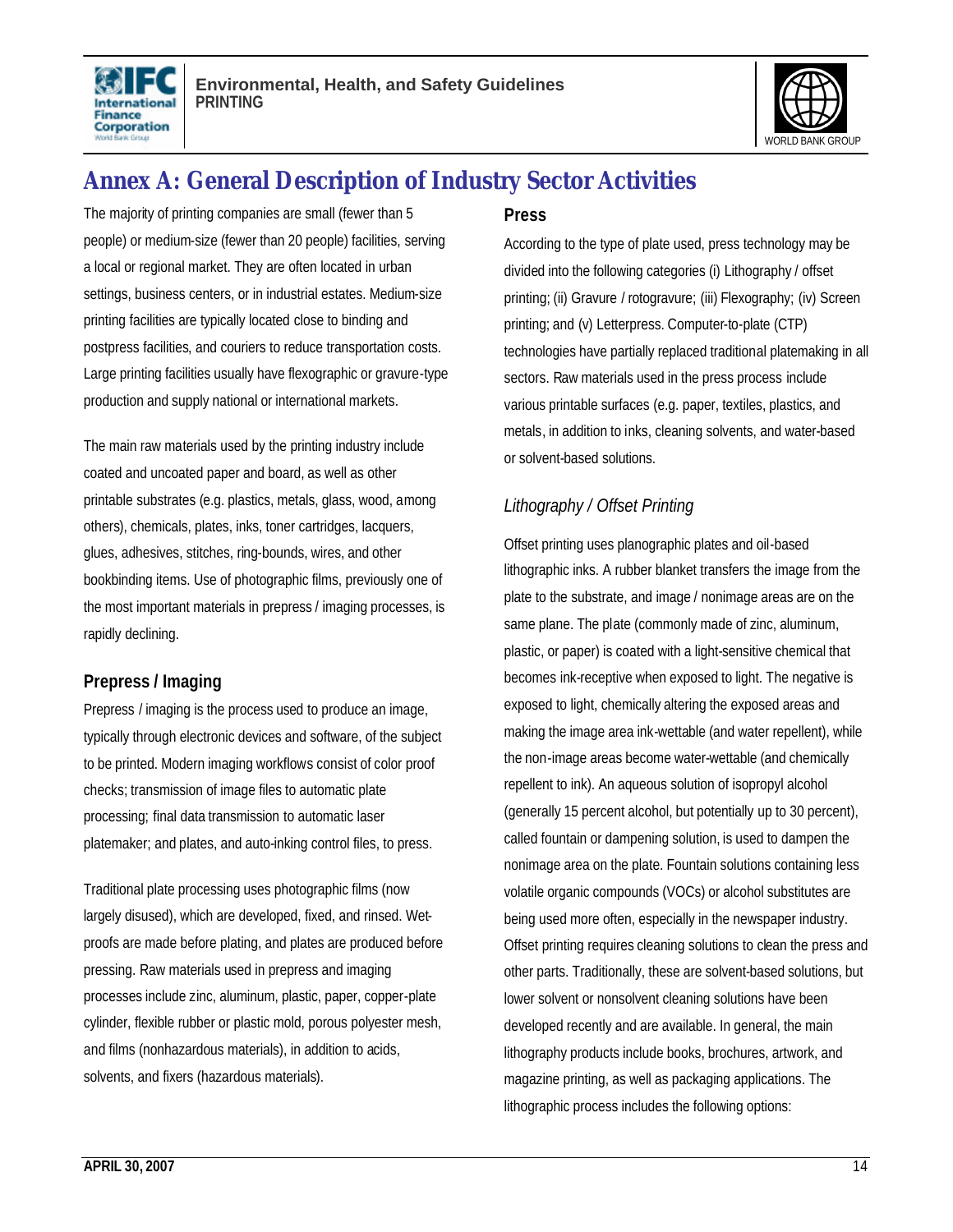



- Sheet-fed offset, in which the substrate is fed one sheet at a time, and is mainly used for printing books, brochures, artworks, magazines, and catalogues. It is suitable for higher-quality runs from 1,000 to 100,000 copies with a mechanical velocity up to 15,000 revolutions / hour.
- Web-offset coldset, in which paper is printed from a roll, is used mainly for printing newspapers and business forms.
- Web-offset heatset, which typically is used for printing quality magazines and catalogues. Both web-offset coldset and heatset are suitable for medium- to high-quality runs from 20,000 to 1 million copies with a mechanical velocity up to 100,000 revolutions / hour.

#### *Gravure / Rotogravure Printing*

The gravure / rotogravure is a printing process in which an image is etched or (more commonly) electromechanically engraved into a cylinder surface. It is generally operated with web-fed presses and uses cylinders plated with copper. Either solvent-based or water-based inks are used. Inks usually are fluid and applied to the cylinder, and the excess is scraped using a doctor blade. Hot-air dryers are used to dry inks and solvents. This technology is typically used for medium-quality printing jobs (e.g. large distribution catalogs and magazines, newspaper supplements, packaging items, and wallpapers). The gravure / rotogravure process is suitable for runs from 300,000 to 5 million copies with a velocity of 55,000 copies / hour.

#### *Flexography Printing*

Flexography printing is sheet fed or, more frequently, web fed, and uses exposed flexible plates that are processed in an acid bath with raised images coming in contact with the substrate during printing. The plates can be used directly for letterpress or to mold a flexible rubber / plastic master. Alcohol-based inks are generally used. Flexography is used for medium or long multicolor runs on a variety of substrates (e.g. heavy paper,

fiberboard, and metal and plastic foil). The substrate is fed into the press from a roll and travels through a series of steps, each one printing a single color. Overhead dryers dry the inks and a final overhead tunnel, close to the rewind station, removes the solvents. The use of specific inks allow for applications on impervious nonabsorbent substrates (e.g. plastics, films, and metallic surfaces) and on absorbent compressible substrates (e.g. paper and cardboard). Flexography is used to print flexible packaging, cardboard packaging, multiwall bags, food cartons, paper cups, plates, and gift wraps. It is suitable for runs from 10,000 to 150,000 copies with a machine velocity of 100 meters / minute.

#### *Screen Printing*

Screen-printing technology uses a porous polyester mesh with a stencil that defines the image to be printed. The inks used depend on the substrate to be printed (e.g. textiles, plastics, metals, or paper). Inks can be solvent-based, water-based, and UV-cured. CTP technology can be used in medium- or largesize facilities.

#### *Letterpress Printing*

Letterpress printing is an older technology and it is now often replaced by lithographic or flexographic technologies. Similar to flexography, it uses metal or plastic raised plates (relief printing plates). Letterpress uses solvent-based (about 40 percent by volume), viscous, heatset inks, similar to lithographic printing. It is primarily used for short runs to print books, business cards, and stationery.

#### **Postpress / Finishing**

#### *Coating*

Coating is used for products that need special brightness or protection. The printed substrates are varnished through overprint runs applying varnish and overprint runs under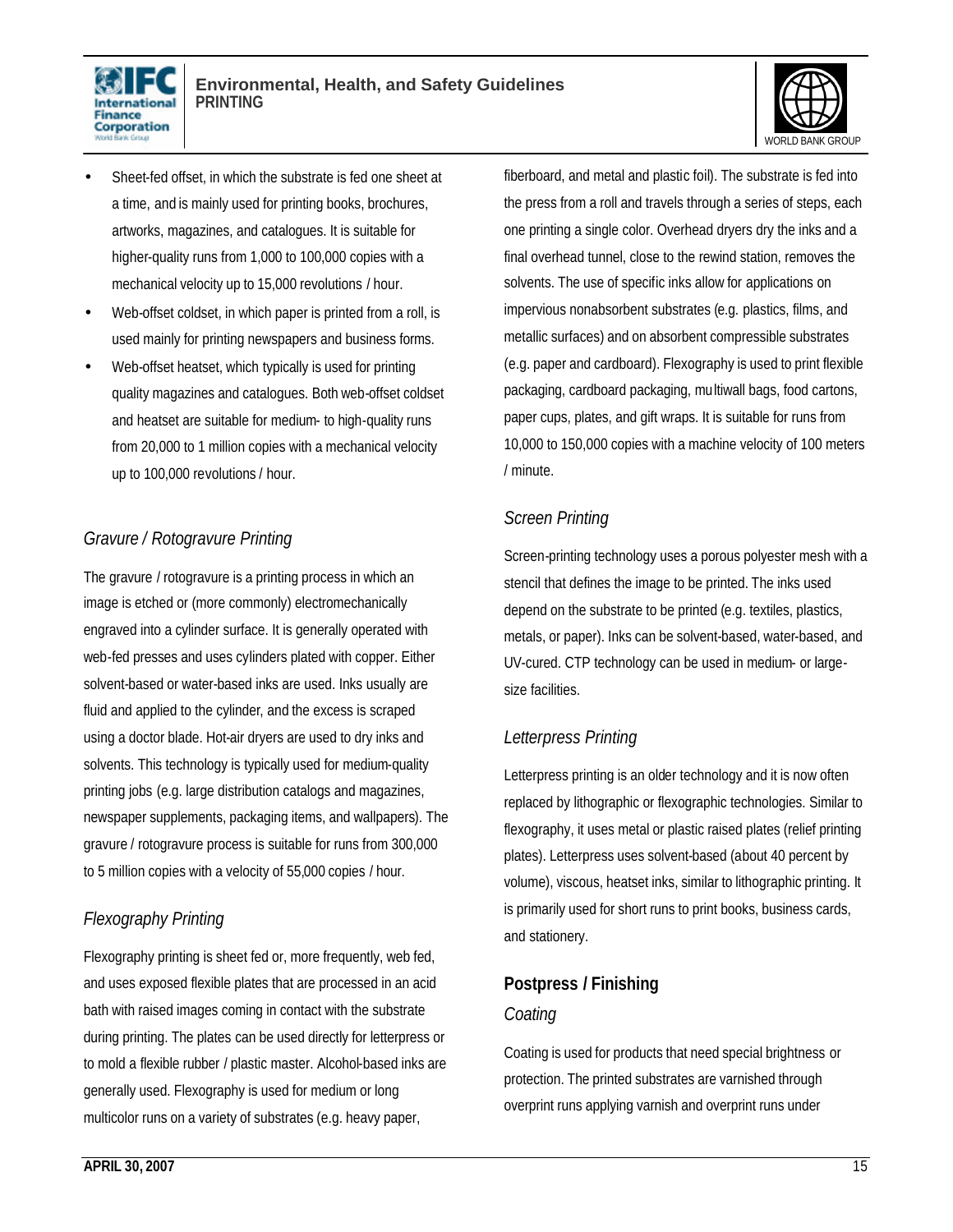



dedicated roller coaters. Ultraviolet-cured, water-based, and solvent-based lacquers may be used.

#### *Laminating*

Printing products, usually for packaging applications, typically may be laminated by the following methods:

- Solvent-based systems, where a thin, plastic-coated film coupled to the printed item passes through an oven before being pressed on.
- Water-based system, wherea nip coater applies a polymer emulsion to the filmwhich is then driven through an infrared device.
- Thermofoil (pressed on the printed product at high temperature).
- Urethane mixture (reacting to create a laminating film).
- Cutting, folding, and perforating steps usually complete the production.

#### *Binding*

Depending on the product thickness and type, binding may employ a variety of adhesives (e.g. hot-melt, water-based, and polyurethane) as well as several types of plastic or metal bookbinding items (e.g. metal stitches, metal or plastic ringbounds, and wires)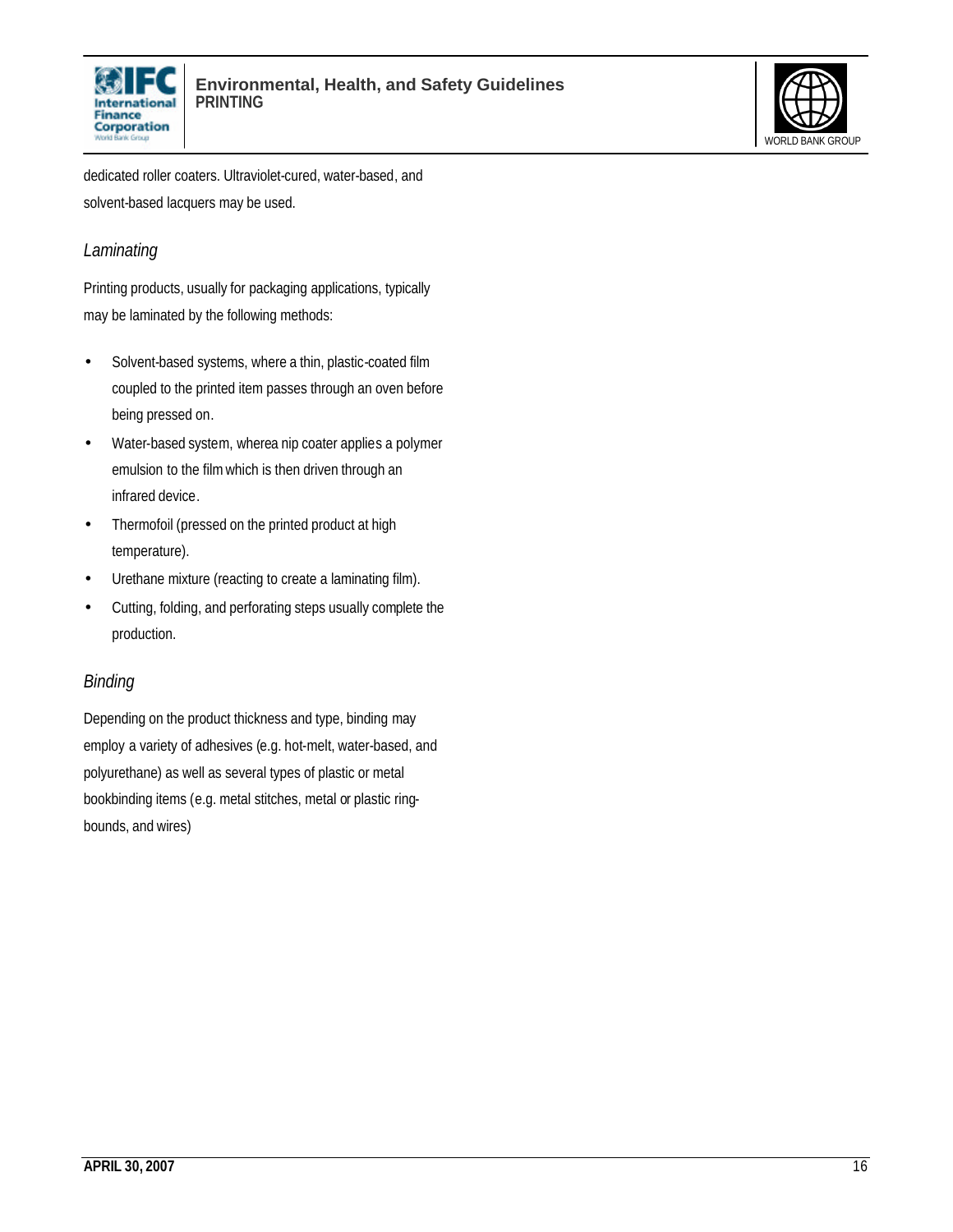